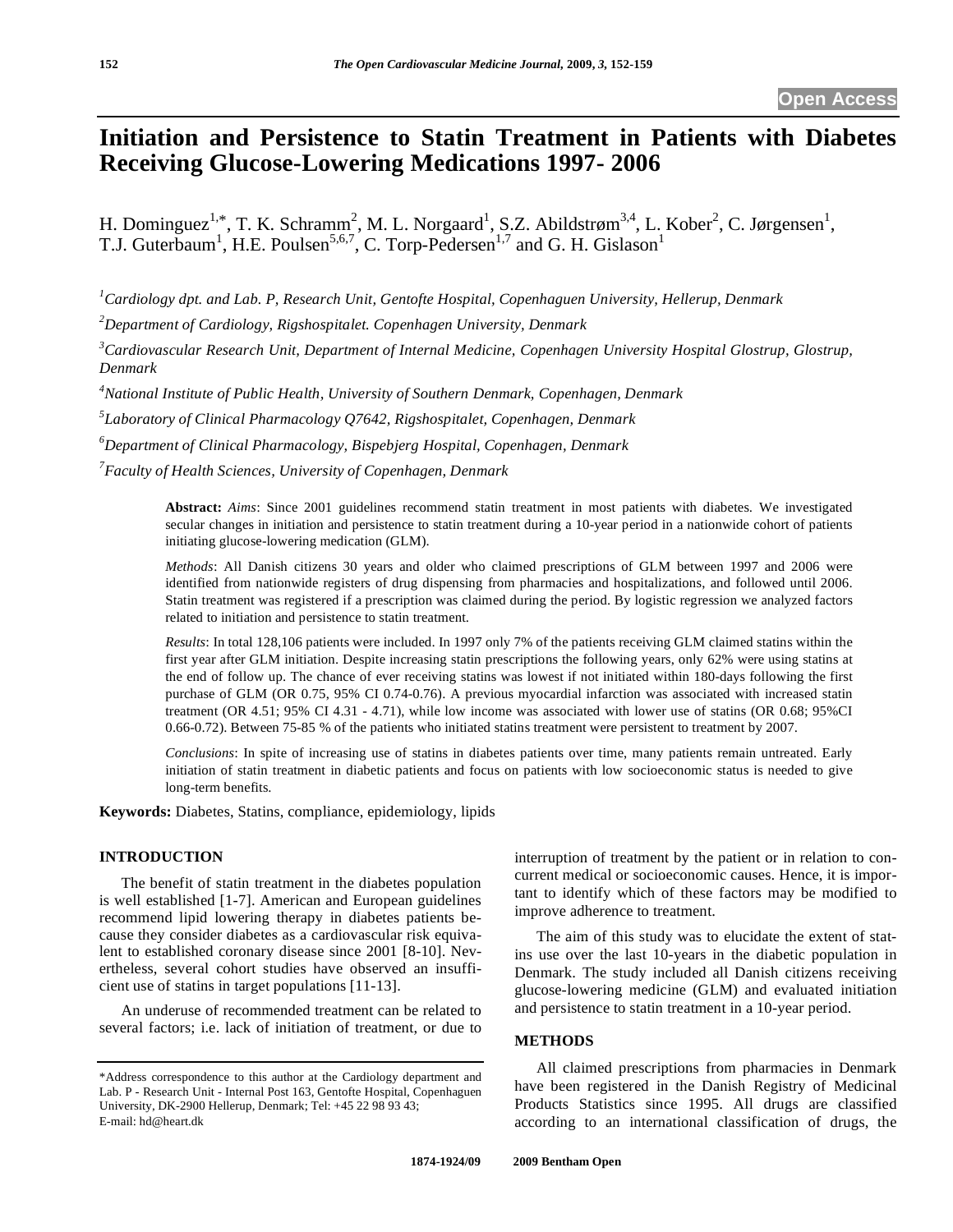Anatomical Therapeutical Chemical (ATC) system, and the registry also includes information of date of dispensing, dosage, quantity dispensed and the affiliation of the physician issuing the prescription. All residents in Denmark are assigned a unique and permanent personal civil registration number which enables cross-linking between nationwide administrative registers at individual level, including data on residence and household income [14].

 The Danish National patient Registry keeps records on all hospital admissions since 1978. Each admission is registered with 1 primary diagnosis, and if appropriate 1 and more secondary diagnoses, according to the International Classification of Diseases, the  $8<sup>th</sup>$  revision until 1994 (ICD-8) and the  $10^{th}$  revision (ICD-10) from 1994 [15].

 The study cohort comprised all persons who claimed a prescription of GLM for the first time between 1997 and 2006. First time purchase of GLM was used as a proxy for newly diagnosed type 2 diabetes. To identify first time users of GLM, patients who had purchased a GLM before 1997 were excluded from the study.

#### Use of statins was followed until the end of 2007.

 Statins can not be purchased over the counter in Denmark and we identified whether a statin was prescribed within 30 days from the first GLM purchased in each period and defined those as patients receiving statin at start of GLM. Similarly we identified patients receiving a statin within 180 days and 1 year from the first GLM prescription in each period, respectively, to identify patients with later initiation of statin treatment. Since treatment policies have changed throughout this period, the study period was divided in 4 intervals, where the last period corresponds to 2006. We calculated the period of days covered by a purchase of a statin based on the pack size, and assuming an average dose of 1 daily tablet.

## **STATISTICAL ANALYSIS**

 To analyze factors determining early initiation of statin treatment and initiation within 180 days after commencing GLM we performed a multivariable logistic regression analysis. The regression analysis was adjusted for year of first GLM prescription claim (with 1997 as reference), age, sex, previous myocardial infarction (MI), insulin treatment as the first anti-diabetes medicine and income.

 Income was graded in quartiles according to gross household income, obtained from administrative registers how was income data obtained?. Patients who had been hospitalized with a MI as primary diagnosis (ICD codes I21 or I22 and ICD-8 code 410 for MI before 1994) in the 19-year period before inclusion were identified as "previous MI". Occurrence of MI during the study period was included as co-morbidity of interest.

 Previous studies have demonstrated the importance of long-term adherence to statin treatment to optimize survival rates [16, 17]. Adherence can be defined in different ways, most often it has been defined as the time-course until treatment is paused, but we have shown in a previous study from our group, that many patients who pause their medication after a MI do restart the treatment even after several months cessation[18]. For this reason we performed 2 analyses. One approach was a calculation of the percentage of patients who were receiving statins at any time-point and in another analysis the time until a break in treatment of 30 or 90 days was estimated. This approach has been described in details previously [18].

 Multivariable Cox regression analysis was used to identify risk factors for a poor adherence to statin treatment.

## **RESULTS**

 In total, 5.6 million statin prescriptions were recorded for the entire period, from January 1, 1997 to December 31, 2006 and of those, 1.4 million were purchased by 128,106 patients who had a previous GLM prescription.

In the time period  $1997 - 1999$  only 3.6% of patients who initiated GLM treatment also claimed statins within 30 days subsequently to GLM purchase (Table **1**) increasing to

|                                                 | 1997-1999   | 2000-2002   | 2003-2005   | 2006        |
|-------------------------------------------------|-------------|-------------|-------------|-------------|
| Number                                          | 34 7 13     | 36 267      | 42 611      | 14 5 15     |
| Age                                             | $62 \pm 14$ | $59 \pm 13$ | $56 \pm 13$ | $54 \pm 12$ |
| Men, %                                          | 56.1        | 56.3        | 56.4        | 56.8        |
| Previous MI <sup>a</sup> , %                    | 7.8         | 8.5         | 8.7         | 8.8         |
| Previous stroke, %                              | 6.96        | 7.73        | 7.81        | 7.79        |
| Insulinb, %                                     | 10.5        | 9.8         | 8.6         | 8.5         |
| Statin within 30 days after $GLMc$ , %          | 3.6         | 10.8        | 31.6        | 43.3        |
| Statin within 1 year after GLM <sup>c</sup> , % | 7.0         | 19.7        | 46.6        | 51.2        |

**Table 1. Basal Characteristics for Patients Starting Statins after Commencing Glucose-Lowering Medications (GLM) in Denmark in the Period 1997-2006** 

<sup>a</sup> Previous acute myocardial infarction (MI) is considered when patients had a previous hospitalization with the diagnosis of a MI by the first claim of GLM.

<sup>b</sup> Insulin refers to the proportion of patients taking insulin at the beginning of each observation period.

<sup>c</sup> Purchase of statins is shown as the proportion of patients who were dispensed statins latest 30 days after their first GLM purchase or within 1 year after their first GLM purchase, respectively.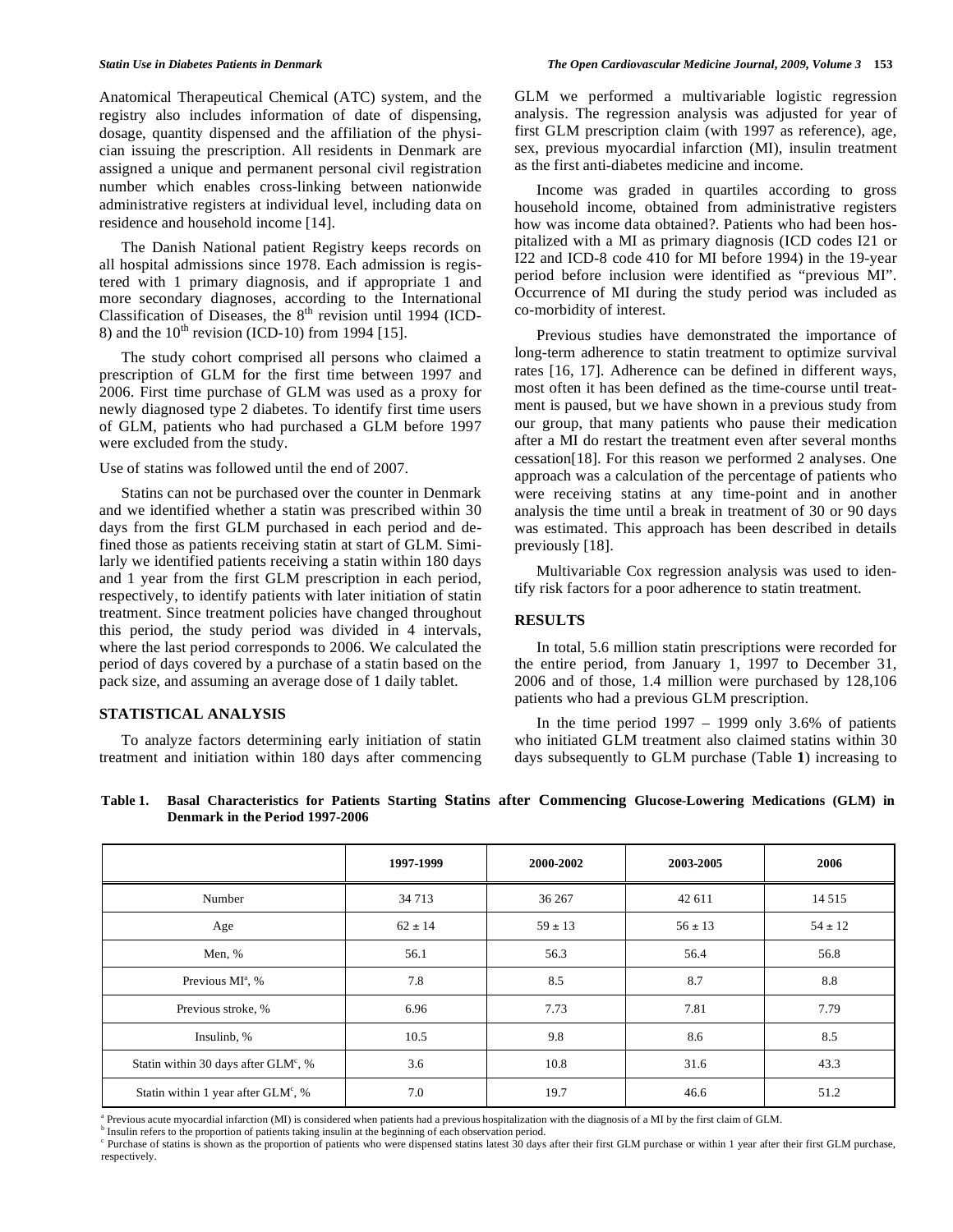43.3% in 2006. The fraction of patients initiating statin treatment later than 30 days at any time after start of GLM increased only moderately (less than 5% per year), and no more than 62% of patients using GLM in total received statin treatment by the end of the study (Fig. **1**). About 8% and 7% of the patients who claimed GLM had a previous MI and a previous stroke diagnosis, respectively. These numbers were constant throughout the observation period (Table **1**).

 The proportion of patients who claimed insulin as their first GLM during 1997 was 10.5%. This proportion decreased slightly in the following years (Table **1**). Furthermore, persons using GLM were progressively younger throughout the study period.

 Among all patients receiving GLM, 12 146 had suffered a MI and 10 886 a stroke. Table **2** shows the results of the multivariable logistic regression analysis on factors influencing initiation of statin treatment within 180 days from first prescription of GLM. Older patients were less likely to receive statins, with a reduction in OR decrease by 11 % for each 10-year increase in age. The chance that patients claimed statins after commencing GLM increased over the years, accordant with the inclinations of the curves depicted in Fig. (**1**). Furthermore, a previous MI was among the strongest predictors for initiation of statin treatment, OR 4.51 (95% CI 4.31 – 4.71) while patients with a previous stroke

 Table **3** shows an analysis on which factors determined a patient's likelihood of receiving statins more than 3 months after commencing GLM. Use of insulin as the first GLM medication decreased the odds for commencing statins within the following year by 50%, while a previous MI markedly increased the chance of statins being prescribed within one year after the first claim of GLM.

 Once commencing treatment with statins, patients maintained the treatment throughout the following years (Fig. **2**). Most brakes in statin treatment occurred soon after initiation, but most patients restarted the treatment and more than 80% continued statin treatment in the following years (Fig. **2**). We further analyzed elapsed time from the first statin prescription until the treatment was withheld for 30 and 90-days, respectively. This analysis confirms a high adherence to the treatment. More than 3 years elapsed before the treatment was withheld for 30 days in 50% of the population and nearly 10 years before it was withheld for 90-days in 50% of the population (Fig. **3**).



**Fig. (1).** Cumulative frequency of patients who claimed a statin prescription after their first glucose-lowering medication purchase.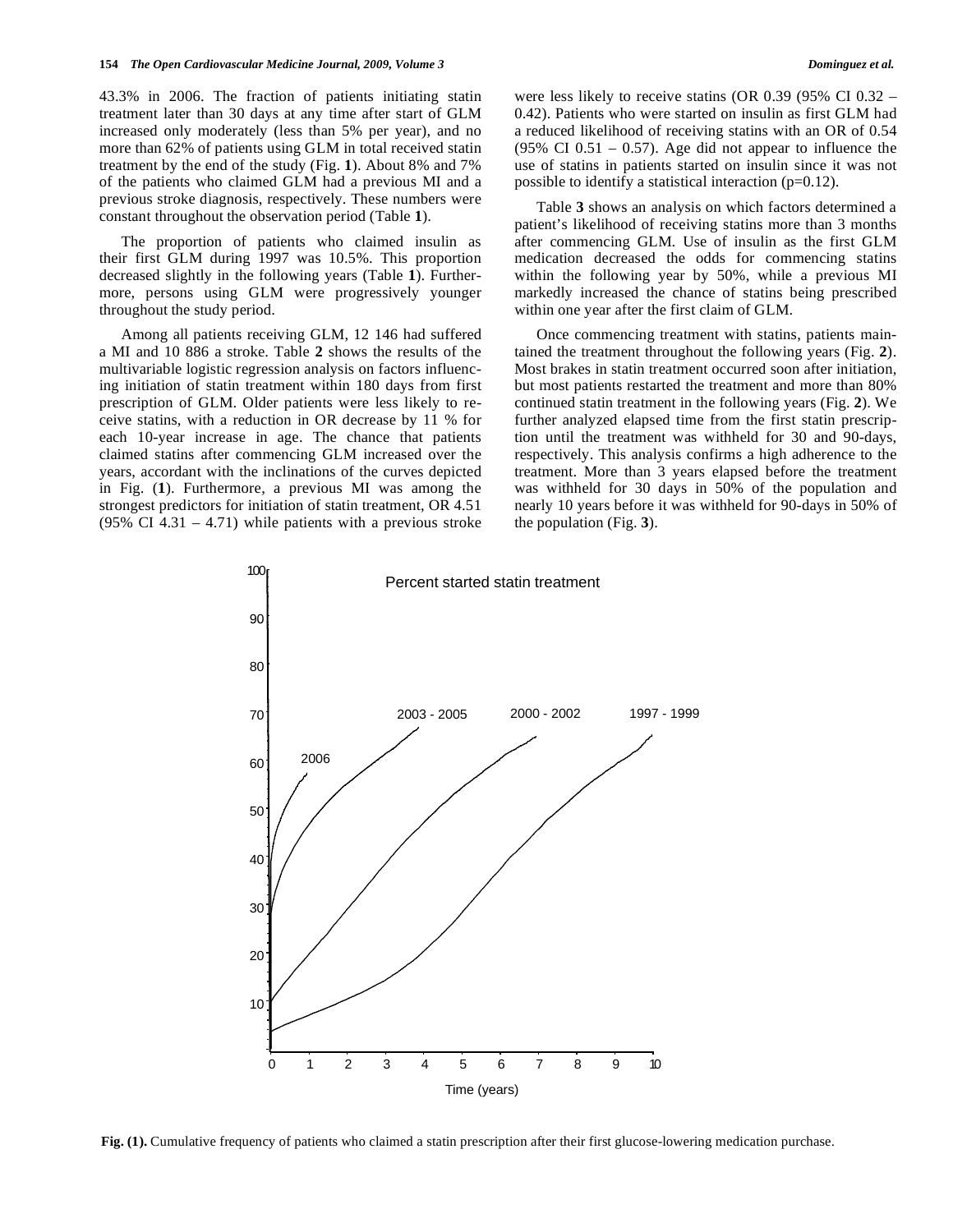| Covariate                 | <b>Odds Ratio</b> | 95% CI        | ${\bf P}$ |
|---------------------------|-------------------|---------------|-----------|
| AGE - PER 10 YEAR         | 0.89              | $0.88 - 0.90$ | < 0001    |
| <b>MALE SEX</b>           | 0.96              | $0.98 - 0.99$ | 0.007     |
| 1997-1999*                | 1                 |               |           |
| 2000-2002                 | 1.73              | $1.68 - 1.78$ | < 0001    |
| 2003-2005                 | 2.27              | $2.23 - 2.31$ | < 0001    |
| 2006                      | 2.09              | $2.06 - 2.12$ | < 0001    |
| Previous MI <sup>a</sup>  | 4.51              | $4.31 - 4.71$ | < 0001    |
| Previous stroke           | 0.39              | $0.32 - 0.42$ | < .0001   |
| Insulin treatment         | 0.54              | $0.51 - 0.57$ | < 0001    |
| Income (highest quartile) | $\mathbf{1}$      |               |           |
| Income 3rd quartile       | 0.89              | $0.86 - 0.93$ | < 0001    |
| Income 2nd quartile       | 0.78              | $0.75 - 0.81$ | < 0001    |
| Income lowest quartile    | 0.68              | $0.66 - 0.72$ | < 0001    |

**Table 2. Logistic Regression of Covariates Related to Start of Statin Treatment within 180 Days after the First Purchase of Glucose-Lowering Medicine** 

<sup>a</sup> MI is myocardial infarction; \*reference in logistic regression analysis.

#### **Table 3. Logistic Regression of Factors Related to Start of Statin Treatment Later than 180 Days after the First Purchase of Glucose-Lowering Medicine**

| Covariate                  | <b>Odds Ratio</b> | 95% CI        | p       |
|----------------------------|-------------------|---------------|---------|
| $Age - per 10 years$       | 0.70              | $0.69 - 0.71$ | < 0001  |
| Male sex†                  | 0.87              | $0.84 - 0.89$ | < 0001  |
| 1997 - 1999*               | $\mathbf{1}$      |               |         |
| $2000 - 2002$              | 1.00              | $0.90 - 1.03$ | 0.74    |
| $2003 - 2005$              | 0.83              | $0.82 - 0.84$ | < 0001  |
| 2006                       | 0.32              | $0.32 - 0.33$ | < 0001  |
| Previous MI <sup>a</sup>   | 1.19              | $1.12 - 1.27$ | < 0001  |
| Previous stroke            | 0.74              | $0.69 - 0.79$ | < .0001 |
| Insulin treatment          | 0.47              | $0.45 - 0.50$ | < 0001  |
| Income (highest quartile)* | 1                 |               |         |
| Income $3rd$ quartile      | 0.87              | $0.84 - 0.91$ | < .0001 |
| Income $2nd$ quartile      | 0.61              | $0.69 - 0.74$ | < .0001 |
| Income lowest quartile     | 0.63              | $0.60 - 0.66$ | < 0001  |

<sup>a</sup>MI is myocardial infarction; \*reference in logistic regression analysis. † Women as reference.

 To elucidate which factors determined a poor long-term persistence (break in treatment of 90 days), we performed a multivariable Cox regression analysis (Table **4**). This analysis shows that men had a poorer persistence to treatment than women, and that patients with previous MI and elderly had higher persistence to treatment. Furthermore, we found a linear gradient of increasing risk associated with lower income. An equivalent Cox regression analysis for the period 1997 to 2004 found a much stronger association of poor adherence with lower income, with a HR 1.98 (CI 1.82 – 2.16, p<0.001) for the 2nd quartile and 2.11 (CI 1.62 – 2.75, p< 0.002) for the lowest quartile.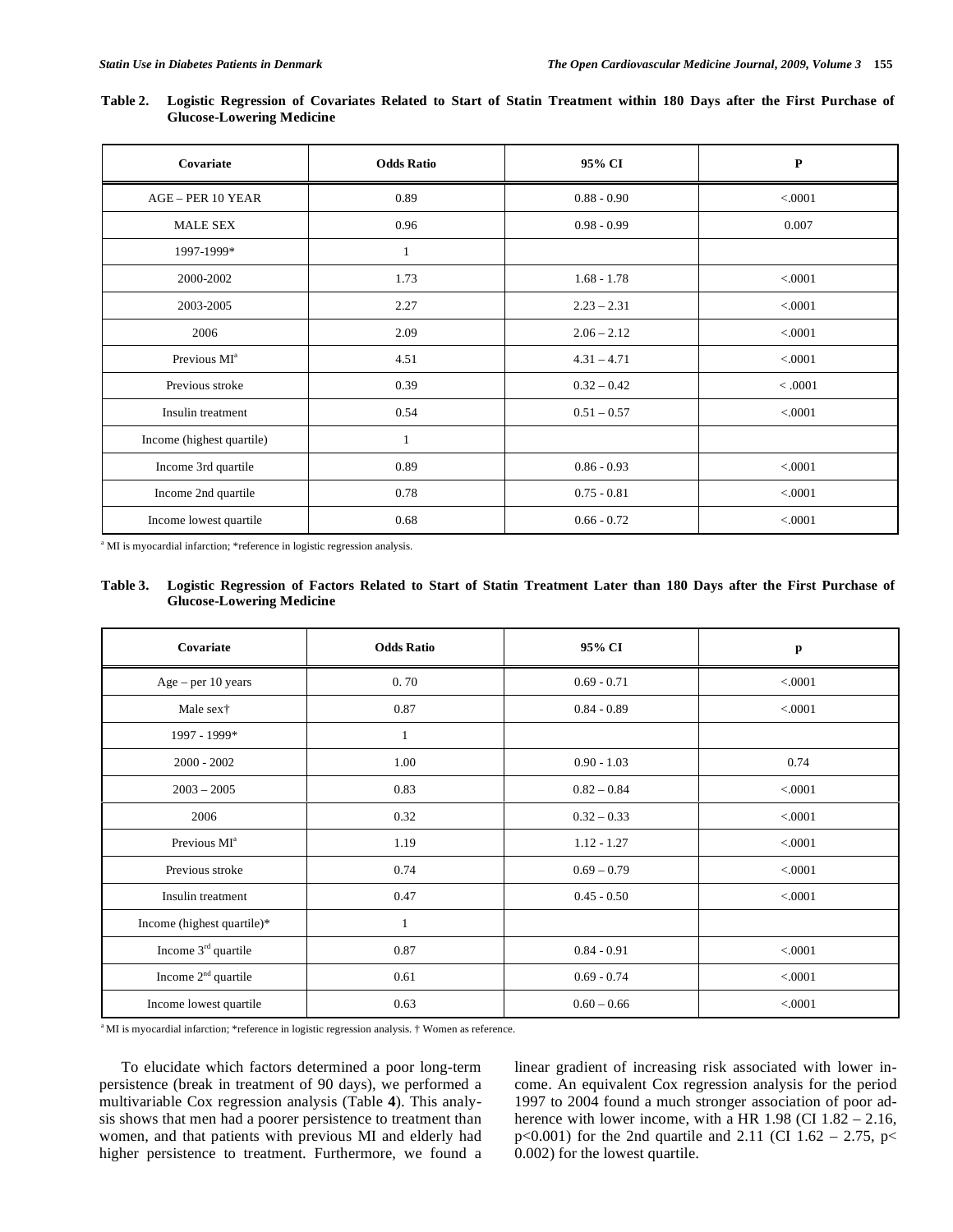

**Fig. (2).** Proportion of patients receiving glucose lowering medication who were taking statins at any time-point since the first statin purchase, according to treatment period.



Fig. (3). Elapsed time from the first statin purchase to a break in treatment of 30-days and a 90-days, respectively, according to period of treatment initiation.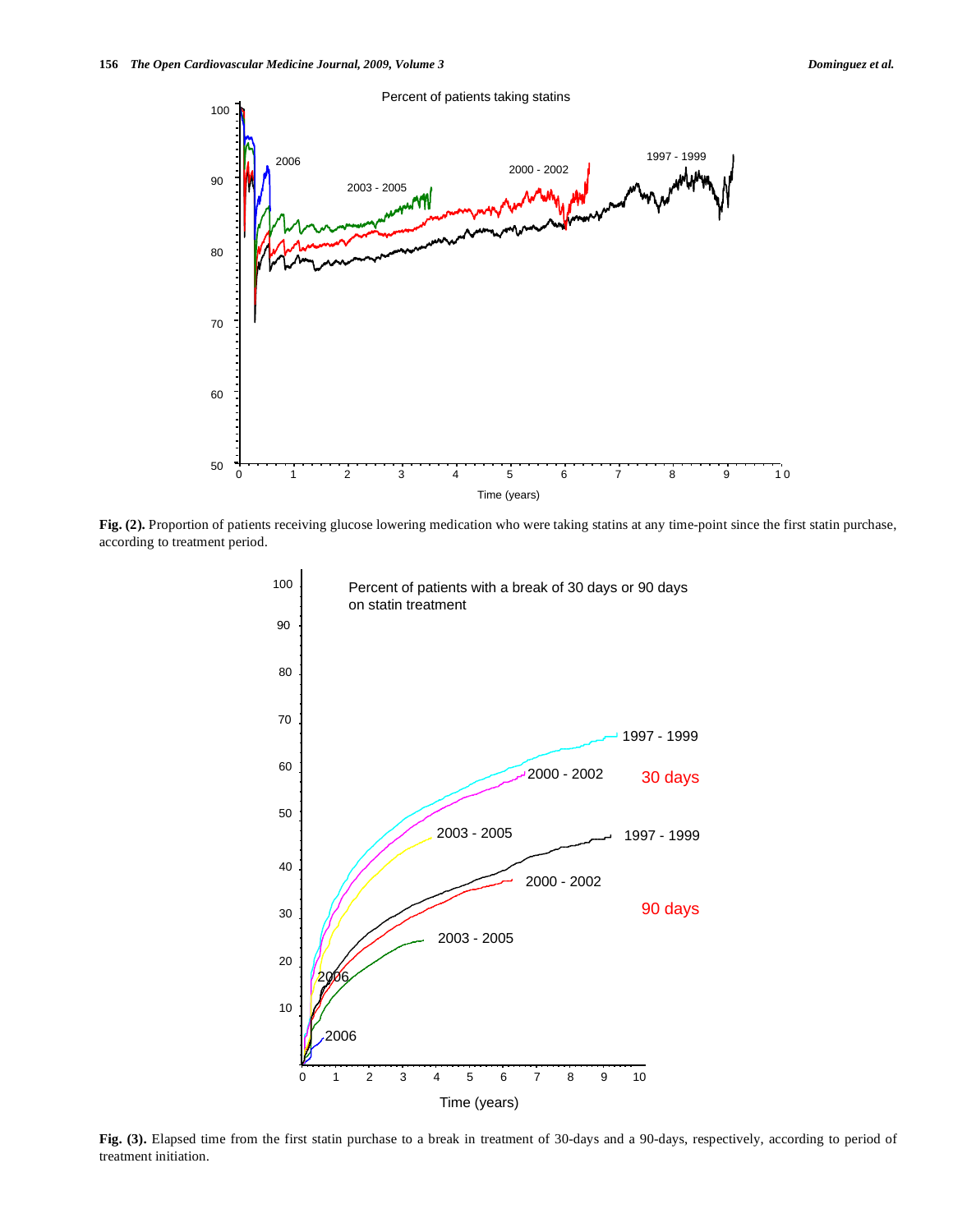| Table 4. | Cox Proportional-Hazard Analysis of Covariates Influencing Poor Adherence to Statin Treatment (Break in Treatment of |
|----------|----------------------------------------------------------------------------------------------------------------------|
|          | 90 Days) in Patients Receiving Glucose Lowering Medication                                                           |
|          |                                                                                                                      |

| <b>Covariates</b>               | <b>Hazard Ratio</b> | 95% CI        | p       |
|---------------------------------|---------------------|---------------|---------|
| Age - per 10 years              | 0.85                | $0.83 - 0.87$ | < 0.001 |
| Male sex                        | 1.15                | $1.11 - 1.19$ | < 0001  |
| $1997 - 1999$                   | $\mathbf{1}$        |               |         |
| $2000 - 2002$                   | 0.95                | $0.94 - 0.97$ | < 0.001 |
| $2003 - 2005$                   | 0.89                | $0.88 - 0.90$ | < 0001  |
| 2006                            | 0.74                | $0.75 - 0.76$ | < 0001  |
| Previous MI <sup>a</sup>        | 0.80                | $0.75 - 0.85$ | < 0001  |
| Previous stroke                 | 0.91                | $0.84 - 0.98$ | 0.009   |
| Insulin treatment               | 0.91                | $0.85 - 0.97$ | 0.005   |
| Income (highest quartile)       | $\mathbf{1}$        |               |         |
| Income 3 <sup>rd</sup> quartile | 1.03                | $0.98 - 1.84$ | 0.11    |
| Income $2nd$ quartile           | 1.07                | $1.03 - 1.12$ | 0.002   |
| Income lowest quartile          | 1.09                | $1.03 - 1.15$ | 0.002   |

<sup>a</sup> MI is myocardial infarction.

 The first prescription was initiated by the general practitioner in 91% of the cases. Accordingly, only 26% of the patients had a hospital admission in a 60-days period preceding the purchase of the first statin prescription. Hence, a majority of hospitalized patients were discharged without a statin prescription.

### **DISCUSSION**

 This is a nationwide study on the use of statins in patients initiating GLM in the period after 1997. In spite of an increasing initiation of statin treatment along with start of GLM, by the end of 2006, only 51% of the patients purchasing GLM during the last observation year received statins. The tendency towards increasing statin initiation occurred slowly over the years. At the end of follow-up only 62% of the patients receiving GLM were treated with statins while, according to international guidelines from 2001[8], almost 100% of them should receive statins (Fig. **1**).

 Donelly *et al*. found that the poorest long-term adherence to statins in patients with diabetes occurred among younger patients, especially among those without cardiovascular disease[19], which is consistent with our observations. In accordance with Donelly's and other studies, the presence of a previous MI increased the chance of receiving a statin in the diabetic population compared with patients without established coronary heart disease [19-21]. Nevertheless, there is still room for improvement in the use of statin in patients with coronary heart disease both in Denmark [22, 23] and in European countries in general [24], especially taking into account that the cardiovascular risk in the diabetic population is equivalent to that of the patients with a previous MI [25].

 We found a linear gradient in decreased initiation of statin treatment according to socioeconomic status. This is an important observation that requires further attention. Previous studies, in Denmark and abroad, have demonstrated lower use of statins in coronary patients with lower socioeconomic status [23, 26-28]. In Denmark all citizens receive partial reimbursement by the government financed health security system, independent of employment status, income, age or participation in private health insurance systems. The policies regulating partial reimbursement have changed several times during the study. One of these policy changes carried a substantial reimbursement increase after 2002. Interestingly, the most remarkable change in the pattern for early use of statins occurs from the period 2000-2002 to the period 2003-2005 (Fig. **1**), which may be associated with the change of policies in 2002, although there were other factors that may have influenced this evolution, such as international guidelines from 2001 recommending intensive lipid lowering in all diabetic patients[8]. In this context it is interesting that that the HR associated with lower income for the period 1997-2004 were substantially higher than the HR for the entire period (Table **4**), suggesting that income became less important for an adequate persistence to statins in the later years. These results altogether point to medicine pricing as a major factor for poorer adherence to statin treatment among patients with low socioeconomic status.

 The reduced odds for receiving statins in patients commencing on insulin as first GLM may be due to inclusion of patients with type 1 diabetes. Treatment with GLM and statins were generally initiated at general practices, reflecting the general practitioner's important role in secondary prevention. This study demonstrates the need for focus on secondary prevention after discharge for what condition?, since only a minority of patients receiving GLM after discharge subsequently initiated statin treatment. This is worrying and reflects low awareness on the subject among hospital physicians caring for diabetic patients. Even though the study ac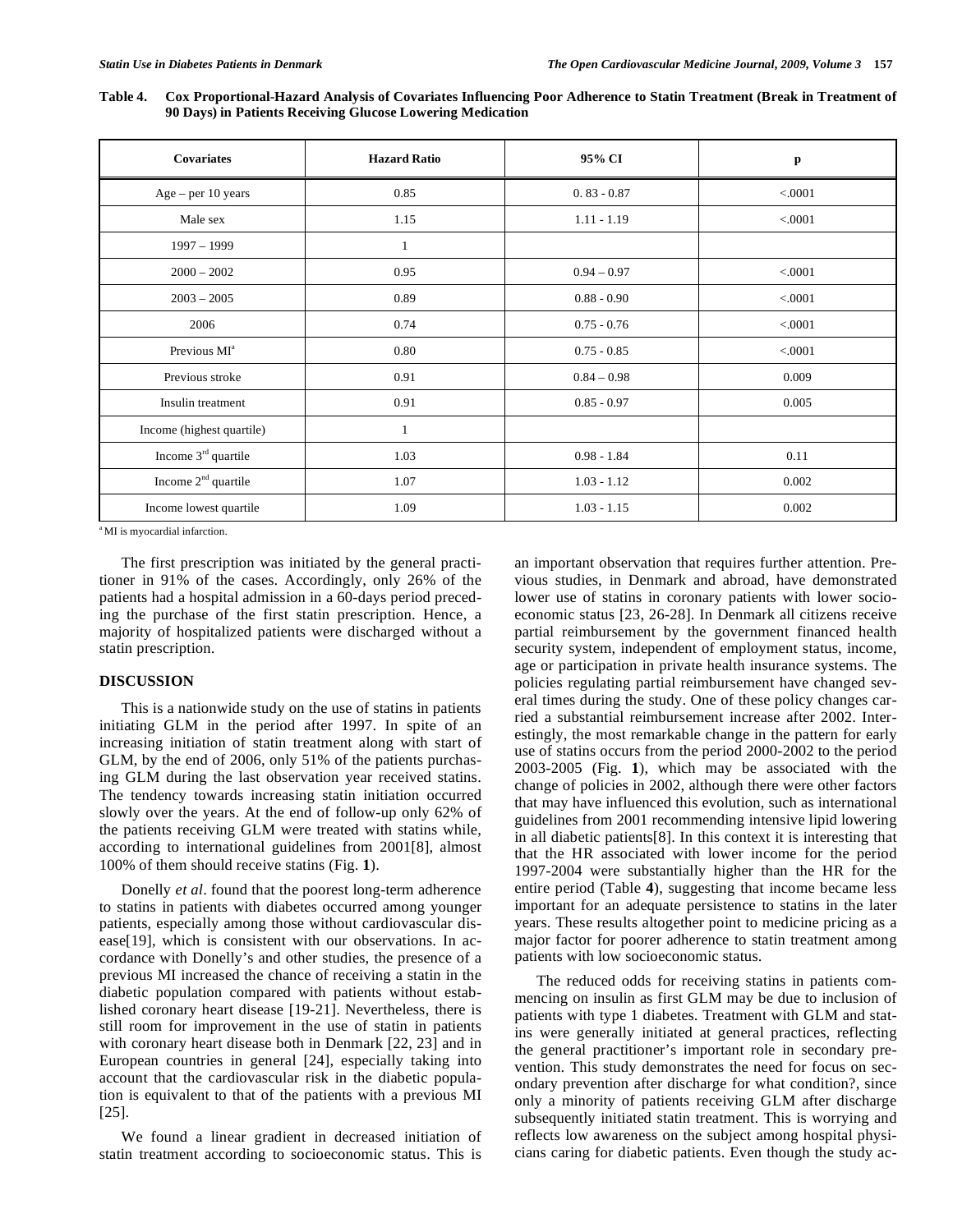counts for any cause of hospitalization, it is important to emphasize the importance of prescription of statins in diabetic patients shortly after hospitalization for acute coronary syndromes, as this leads to a higher adherence to statins [18]. Furthermore, prescription of statins shortly after hospitalization has been demonstrated to improve their outcomes in clinical trials [29, 30], as well as in patients hospitalized with MI [27]. An increased prescription of statins shortly after diagnosis of type 2 diabetes has improved the outcome in the general population in U.K. [31].

 Given these difficulties with low adherence to statin treatment it is important to consider possible improving strategies. Several adherence programs in U.S. have been successful [32, 33]. One of them was based on claimed prescriptions to identify prescribers as well as target patients, where prescribers were warned when their patients were not receiving statins. This approach improved adherence to statins and was cost-effective [32]. In another successful program, patients with diabetes received individualized telephonic counseling [33]. Identification of target patients based on claimed prescriptions and hospitalization diagnosis is feasible in Denmark and in other countries where prescriptions are registered. Once identified it is possible to contact the patients as well as their primary care doctors. In most European countries this is a possible national approach.

 This study has several limitations that are important to emphasize. We lack information about additional factors influencing the decision for initiation of statin treatment, the most important one being individual patient lipid levels. However, guidelines recommend low target lipid levels in all diabetic patients [8, 10, 34], and most patients do not reach those targets without pharmaceutical intervention. Thus, statin treatment is indicated for most diabetes patients. Another limitation is that we do not have information about patients that were intolerant to treatment or terminated treatment due to side-effects. Nor do we have information on patients with contraindications to treatment with statins. Patients with diabetes not taking GLM were not included in the study; therefore it is not possible to conclude on how extensive the use of statins is in these patients. The exclusion of patients who had claimed GLM before 1997 does not warrant that patients who claimed GLM in 1997 and later on did so for the very first time. Some of these patients may have started GLM treatment earlier but through dieting and exercise they might have achieved control of glycaemia and thereby, delayed the need for restarting GLM until further development of diabetes. Furthermore, in our study it is not possible to identify type 1 and type 2 diabetes among insulin consumers. Finally, our study did only identify prescription claims of statins, the predominant type of lipid lowering medication, but did not identify use of other types of lipid lowering drugs. How many patients were on fibrates or other lipid lowering drugs?

 The criteria for the diagnosis of MI have changed through the observation period. The diagnosis of MI in the National Patient Registry has proved to be valid, with a sensitivity of 91% and a positive predictive value of 93% [35].

 The main strength of the study is the completeness of data, including all diabetes patients receiving GLM treatment on nationwide level in Denmark. The main advantage of using GLM to identify diabetic patients is that the indication for treatment is specific for diabetes.

#### **CONCLUSIONS**

 Use of statins in the diabetic population receiving GLM in Denmark is insufficient. Older age predicts low initiation and low income predicts both low initiation and low persistence. Once started, patients continue taking statins. For long-term benefits, focus should be based on improvement of initiation of statin treatment in patients with diabetes. Efforts on improvement of the use of statins in patients receiving GLM should be focused on general practitioners, especially in relation to diagnosis of diabetes, as well as systematically securing that hospitalized patients receive adequate prescription at discharge.

# **ABBREVIATIONS**

| ATC        | $=$ | Anatomical Therapeutical Chemical               |
|------------|-----|-------------------------------------------------|
| <b>GLM</b> | $=$ | Glucose Lowering Medications                    |
| <b>ICD</b> |     | <b>International Classification of Diseases</b> |
| MI         | $=$ | Myocardial Infarction                           |

#### **CONFLICT OF INTEREST**

None of the authors have conflicts of interest to disclose.

#### **ACKNOWLEDGEMENTS**

 This study has been performed with funding from The Danish Ministry of Interior and Health. Compliance Funding j.nr.: 2006-13009-315 and from The Danish Agency for Science, Technology and Innovation (Grant no. 271-08- 0944)

#### **REFERENCES**

- [1] MRC/BHF Heart Protection Study of cholesterol lowering with simvastatin in 20,536 high-risk individuals: a randomised placebocontrolled trial. Lancet 2002; 360: 7-22.
- [2] Colhoun HM, Betteridge DJ, Durrington PN, *et al.* Primary prevention of cardiovascular disease with atorvastatin in type 2 diabetes in the Collaborative Atorvastatin Diabetes Study (CARDS): multicentre randomised placebo-controlled trial. Lancet 2004; 364: 685-96.
- [3] Sever PS, Poulter NR, Dahlof B, *et al.* Reduction in cardiovascular events with atorvastatin in 2,532 patients with type 2 diabetes: Anglo-Scandinavian Cardiac Outcomes Trial--lipid-lowering arm (ASCOT-LLA). Diabetes Care 2005; 28: 1151-7.
- [4] Athyros VG, Papageorgiou AA, Symeonidis AN, *et al.* Early benefit from structured care with atorvastatin in patients with coronary heart disease and diabetes mellitus. Angiology 2003; 54: 679- 90.
- [5] Shepherd J, Barter P, Carmena R, *et al.* Effect of lowering LDL cholesterol substantially below currently recommended levels in patients with coronary heart disease and diabetes: the Treating to New Targets (TNT) study. Diabetes Care 2006; 29: 1220-6.
- [6] Ahmed S, Cannon CP, Murphy SA, Braunwald E. Acute coronary syndromes and diabetes: Is intensive lipid lowering beneficial? Results of the PROVE IT-TIMI 22 trial. Eur Heart J 2006; 27: 2323-9.
- [7] Knopp RH, d'Emden M, Smilde JG, Pocock SJ. Efficacy and safety of atorvastatin in the prevention of cardiovascular end points in subjects with type 2 diabetes: the Atorvastatin Study for Prevention of Coronary Heart Disease Endpoints in non-insulin-dependent diabetes mellitus (ASPEN). Diabetes Care 2006; 29:1478-85.
- [8] Executive Summary of The Third Report of The National Cholesterol Education Program (NCEP) Expert Panel on Detection, Evaluation, And Treatment of High Blood Cholesterol In Adults (Adult Treatment Panel III). JAMA 2001; 285: 2486-97.